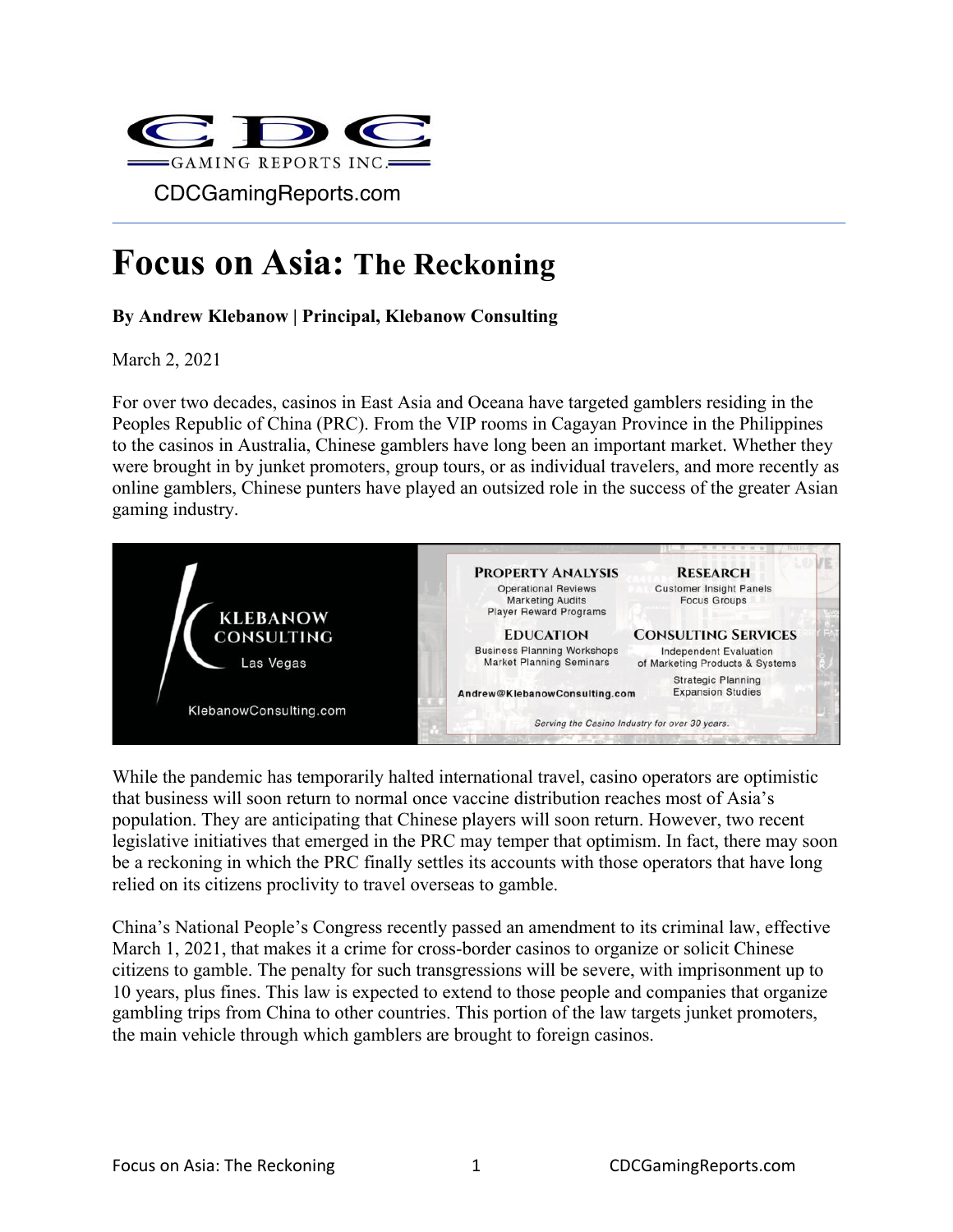This new law comes on the heels of an earlier announcement that the Chinese Ministry of Culture and Tourism has established a blacklist of overseas tourist destinations that target Chinese gamblers. Those countries will see travel restrictions imposed on Chinese citizens who plan on visiting certain overseas destinations that offer casino gaming.

Combined, these two laws could effectively end outbound Chinese tourism to a number of nations, particularly those that have disregarded past requests by the PRC to curtail online gambling that targets its citizens, and those that specifically cater to premium players. While the names of the countries that are on that blacklist have not been revealed, it is not hard to speculate which countries are on the top of that list.

Starting with the letter "A", Australia is certain to make the list. Its casino industry has long relied on premium Chinese players, and the country's integrated resorts have well established relationships with junket promoters. Its tourism economy is also dependent on visitors from China. In 2019, over 1.4 million Chinese tourists visited Australia, edging out New Zealand as the number one source market.

Australia's tourism officials had hoped that Chinese visitors would return once the pandemic subsides. There hopes may have been dashed when, last month, a report was issued that may have upset PRC public policy officials. The Bergin Report, which investigated Crown Resorts' suitability to hold a casino license in the State of New South Wales for its new AU\$2.2 billion Crown Sydney, found the company unsuitable. The report cited Crown's past association with Chinese junket operators, allegations of money laundering, and relationships with individuals with connections to Chinese Triads and organized crime groups as some of the reasons for denying the license. One would have to assume that senior leadership in the Chinese government would have reacted negatively when reading excerpts of that report.

The Philippines is another country whose casinos have long relied on Chinese gamblers. Going back nearly 20 years, the casinos in Cagayan Province had catered to premium Chinese players. It was in that province that online gambling targeting Chinese players was first introduced. Online gambling evolved into what is now known as POGOs, an acronym for Philippine Offshore Gaming Operations. It is estimated that these operations now earn over \$8 billion from Chinese gamblers wagering online. The PRC had previously asked the Philippine government to curtail these operations since gambling in China is illegal, but their request was rebuffed. POGOs were deemed too important to the Philippine economy.

Junket operators had also operated in Cagayan and more recently in the integrated resorts at Entertainment City in the capital region of Manila. They delivered a steady stream of premium players to the casinos' VIP rooms. In all probability, the two laws will be used to curtail tourism, as well as junket promoters who do business in the Philippines.